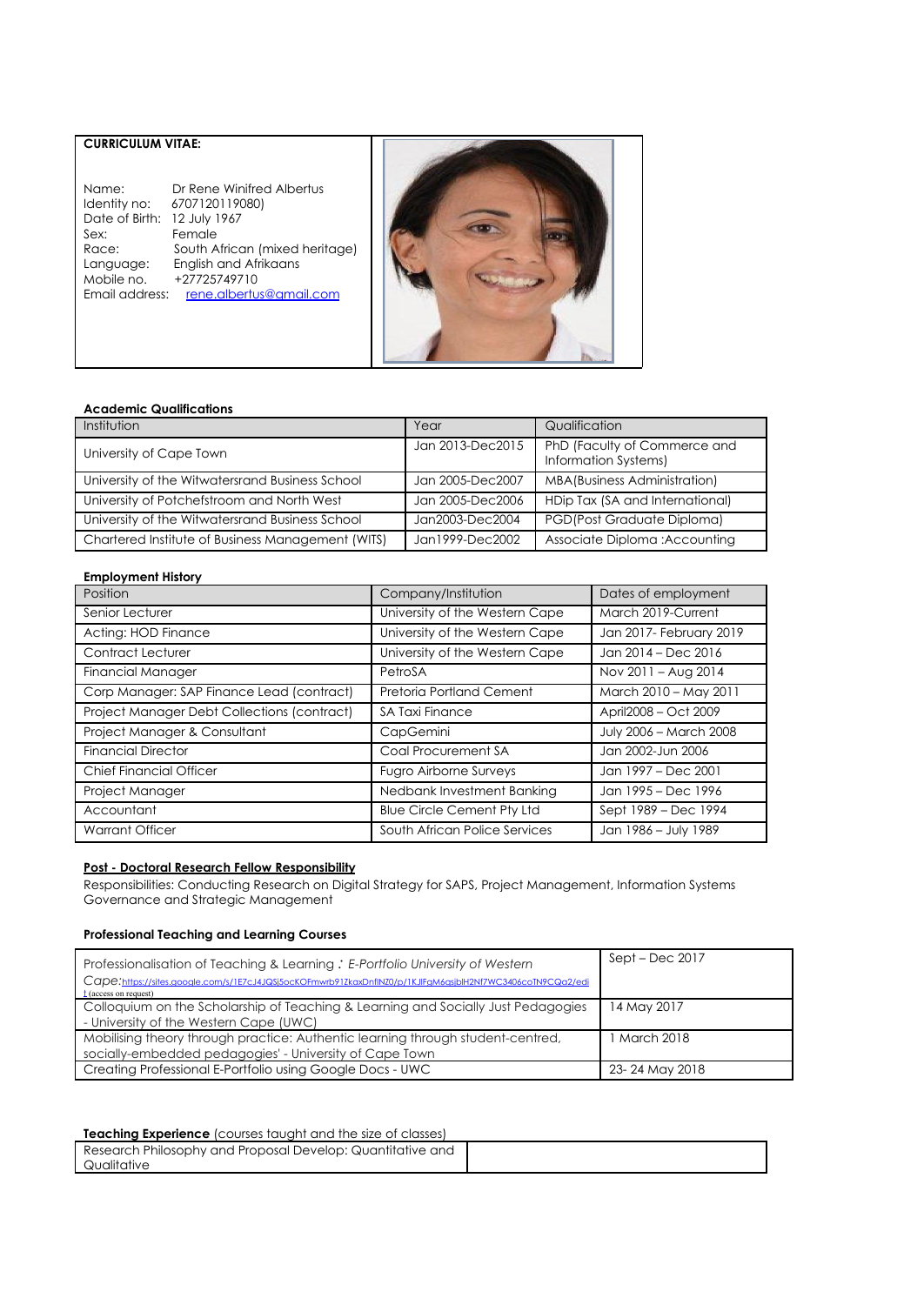| <b>Financial Statement Analysis</b>                         |  |
|-------------------------------------------------------------|--|
| Corporate Governance and Business Ethics                    |  |
| Principles of Management Accounting:                        |  |
| Accounting and Finance for Manager:                         |  |
| Information Systems Management (Business & System Analysis) |  |
| Information Systems Technology (ERP Systems)                |  |

## **Supervision Honour, Masters and PhD students**

| 120 Finance Research Honour Students Graduated _Completed proposals                                                                                                                                                                       | Jan 2016 - December 2018 |
|-------------------------------------------------------------------------------------------------------------------------------------------------------------------------------------------------------------------------------------------|--------------------------|
| Ruguru Mangai: Masters Student USING EFFICIENT MARKET THEORY AND<br>BEHAVIOURAL FINANCE THEORY TO INVESTIGATE THE IMPACT OF INVESTOR<br>CONFIDENCE: LESSONS FROM GLOBAL FINANCIAL CRISES                                                  | Graduated 2019           |
| Danchen Meng: Masters Student: A COMPARATIVE ANALYSIS OF CEO<br>COMPENSATION RELATED TO SHAREHOLDERS VALUE: SOUTH AFRICA VS<br>CHINA HOLDING BANKS                                                                                        | Jan 2019 - Current       |
| PHETOLE EMANUEL: Masters Student: Integrated sustainable performance<br>methods for managing corporate governance in enhancing optimal<br>financial performance and assurance: A case study of the Greater Tzaneen<br>Local Municipality. | Jan 2018 - Current       |
| Mark Buwenbo: Masters Student: AN INVESTIGATION INTO THE RELEVANCE<br>OF INTERNATIONAL PORTFOLIO DIVERSIFICATION FROM A SOUTH AFRICAN<br>PERSPECTIVE.                                                                                     | Graduated 2019           |
| Geare Botes: Masters Student: The Adaptive Markets Hypothesis Testing for<br>Variable Efficiency and Cyclical Profitability in the South African Market                                                                                   | Graduating 2020          |

## **Thesis Examined**

Malcolm Charles Alexander

Assessing participation of small fishing companies in the Transport Education Training Authority (TETA): identifying fault lines and potential responses to increase participation

### **Professional Memberships**

| Associate of the Chartered Institute of Business Management | Jan 2004 - Current |
|-------------------------------------------------------------|--------------------|
| FICA and FAIS Compliant certified                           | Jan 2009 - Current |
| Accredited Assessor of the South African Qualifications     | Jan 2018 - Current |
| Golden Key International Honour Society                     | Jan 2017 - Current |

## **Academic Awards**

| *Nomination ICT 2018(ESASTAP) 2020 | Department of Science and Technology         | 2018        |
|------------------------------------|----------------------------------------------|-------------|
| Post-Doctoral Fellowship           | National Research Foundation of South Africa | 2015-2016   |
| Doctoral Fellowship                | National Research foundation of South Africa | 2014 - 2015 |
| Doctoral Consortium Award          | 24th IAMOT International Conference          | 2015        |

\*Presenting proposal on Digital Strategy for Policing in South Africa. (Strengthening Technology, Research and Innovation Cooperation between Europe and South Africa (ESASTAP 2020) Vienna, Austria on 4-6 December 2018

### **Invited Lecturer, Reviewer for Journal, Conference Chair**

Moscow State University (MSU) invited Lecturer Business Analysis May 2018-Current (block Week) European Conference of Information Systems (ECIS) Workshop co-Ordinator Reviewer African Journal of Science, Technology, Innovation and Development (AJSTID) Reviewer of International Journal of Fisheries and Aquaculture (IJFA)

## **Community Service**

Mentoring and Coaching students entrepreneurial finance Assisting Entrepreneurs to build their business, providing business coaching, Providing Financial Guidance and looking for sponsorships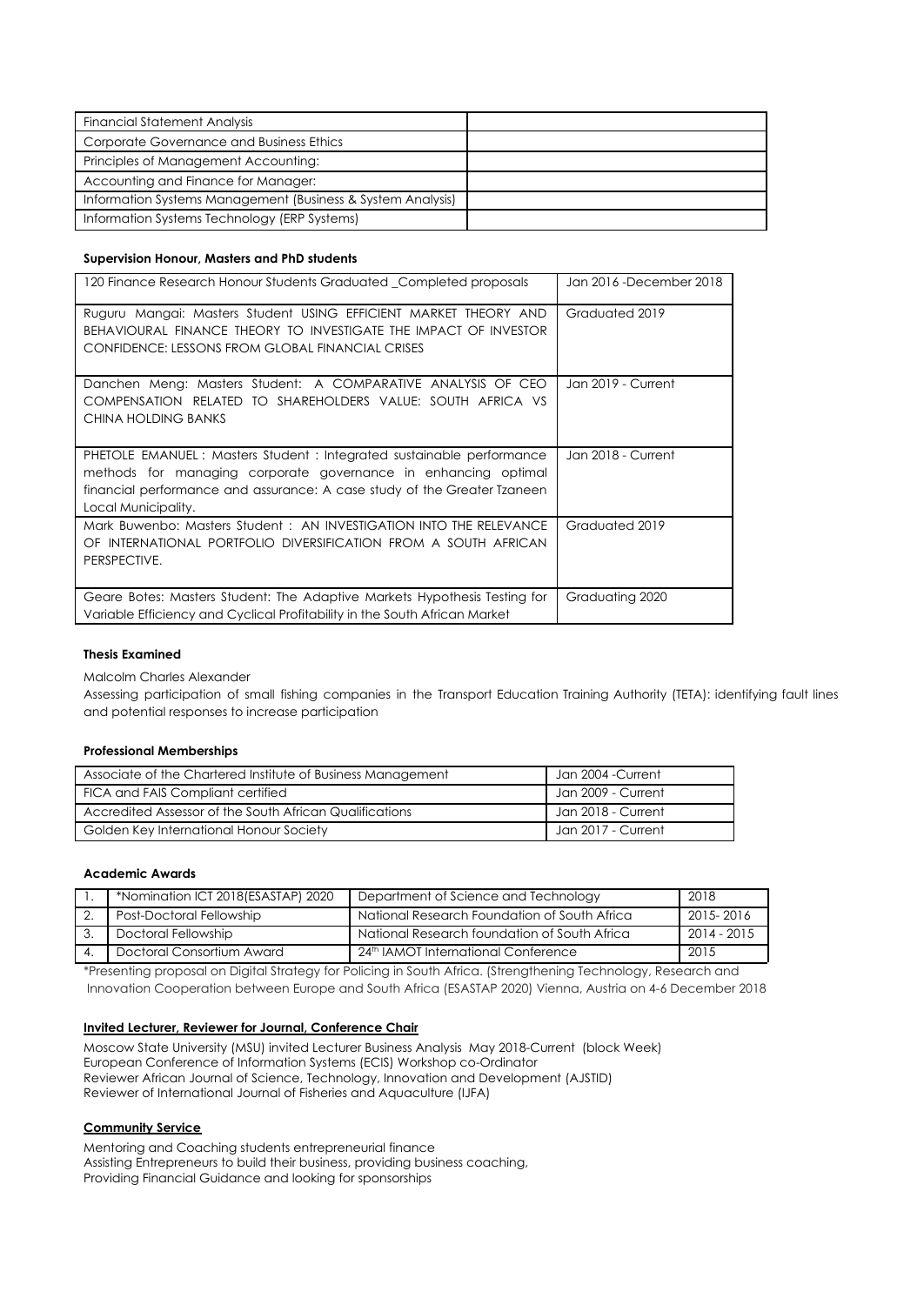### **TECHNICAL TRAINING**

SAP FI/CO: Supply chain; SAP HCM/Payroll: Oracle: People Soft JDEwards: Hyperion: Pastel: Microsoft: Bizagi Modeller: Visio/ NVivo ATLAS/TI: SPSS: HyperResearch: Tableau: Microsoft Project: Sharepoint

### **HOD Responsibilities not limited to the following**

- SBF EXCO member
- Chair of Finance Committee
- Staff Management and Workload Allocation
- Strategic and Business Planning
- Manage department administrative tasks
- Staff recruitment and performance management Conflict resolution, Change Management
- Curriculum Development oversight
- Research Committee member

## **PROFESSIONAL AWARDS**

Chairman's Award, PRETORIA PORTLAND CEMENT 2011: SAP ERP Implementation Invited speaker at conferences on: Mastering SAP Payroll and HR

### **Type of Business Experience**

- Financial Management and Budget planning
- Direct and indirect Taxes, PAYE, VAT, Tax objections
- Accounts payable and Receivable
- Business Process re-engineering and Restructuring
- Business Analysis and System Analysis for business and system enhancements
- Project Management: Agile, Scrum, Prince11
- IT Governance, Risk and Compliance
- Fraud Detection and Forensic auditing of systems
- Strategic planning and governance planning
- SAP FI/CO, Payroll, HCM, Change Management, UAT Testing
- Liaise with SAP on system updates
- Writing Business Requirement specs,
- Due Diligence
- Financial Statement preparation and interpretation
- IFRS, GAAP, Tax legislation
- Staff management and recruitment
- **•** Effectively manage stakeholder relationships

## *Research Profile: Areas of Specialisation and Focus*

My research interests span four distinct but connected areas: (a) ICT Service Delivery in State Enterprises: (b)Corporate Governance and Ethics; (c); Accounting Information Systems (SAP ERP); (d) Academic Citizenship & Transformation. My objective is to continue developing these areas and to conduct research within organizations and develop knowledge which is publishable in high quality journals and actionable in business and public enterprises.

ICT service delivery and infrastructure development in state enterprises is a major priority to address weak institutional structures and transform antiquated information Technology systems. Digital strategies are the application of digital technologies to transform all aspects of state enterprises, enabling enhanced service delivery for all citizens, whilst also improving internal operations and processes as well as inter-agency cooperation between various public enterprises.

Strategic management and governance continue to be major challenges for modern organizations. Weak institutional governance and pressures to meet market reporting expectations can lead managers to act in ways that undermine the reputation of state enterprises and private organisations. Globalization and disruptive technologies are precipitating some of the most influential changes in institutional governance of the 21century. Systematic research is needed to understand how new disruptive technologies can be accommodated within existing governance frameworks and how institutional governance rules and practices can accommodate disruptive technologies.

Disruptive digital technologies are having a profound impact on the fortunes of firms. First movers may have only temporary advantage, but laggards can be wiped out. For most senior IT managers such radical digital transform was a once in a career event. But the speed of digital disruptions and the ramifications of strategic planning and decision-making can now mean life and death for the firm. Often senior managers seek advice from, and often become dependent on external consultants whose agendas are service contract expansion. Today the challenge of senior management is how to chart a strategic course in this context in a rapidly changing digital landscape and address information asymmetry between senior managers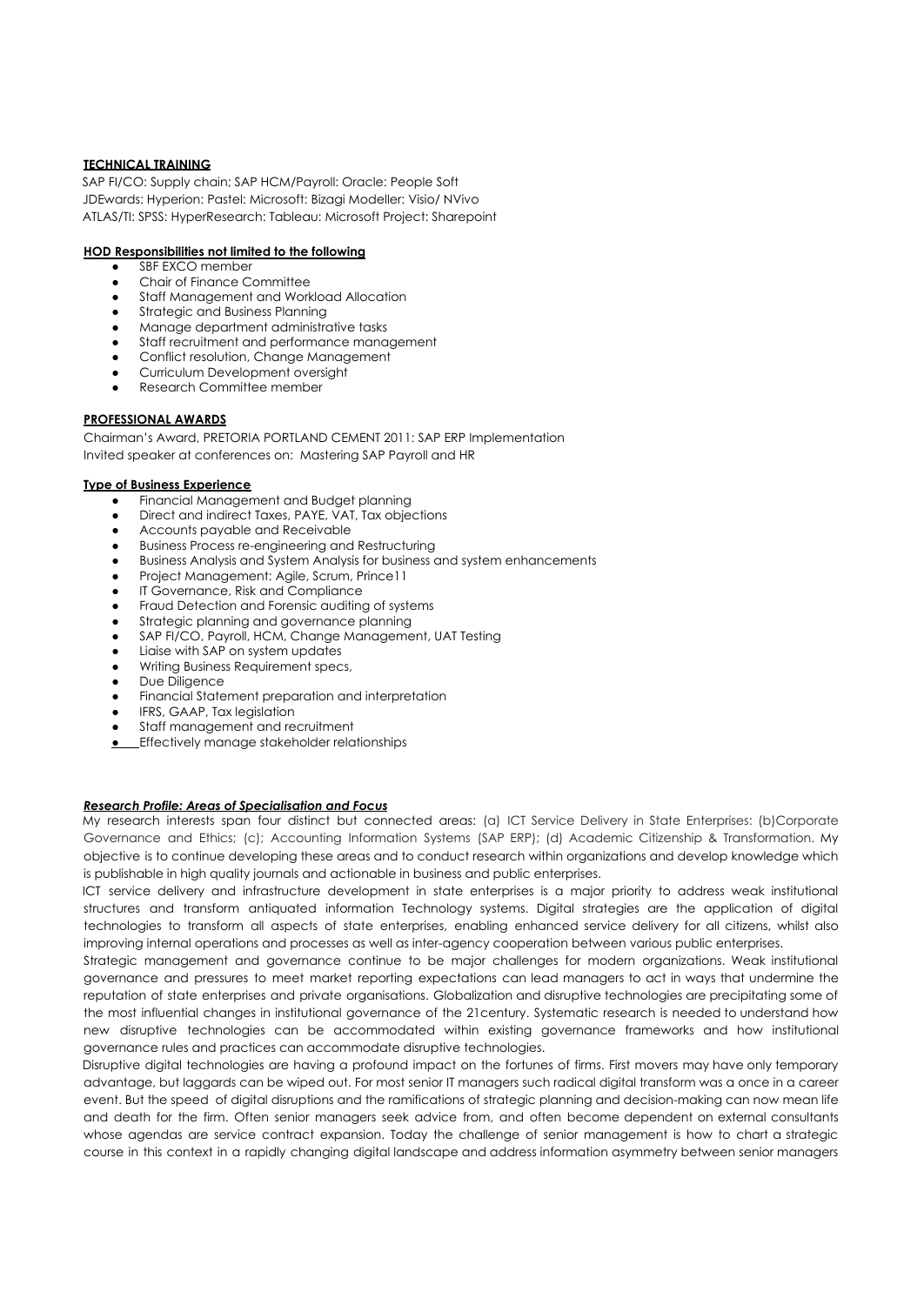and consultants. Digital Strategies are critical for management to address information technology in the era of disruptive technologies.

## *Summary of Research* **Journal Publications**

- 1. Albertus, R. W., & Hamman-Fisher, D. (2020). Investigating information technology skills retention challenges in South Africa's public sector. **African Journal of Science, Technology, Innovation and Development, 1-9. <https://doi.org/10.1080/20421338.2020.1791386>**
- 2. Albertus, R. (2019). The impact of information asymmetry on public-private partnership contracts: Theoretical approaches. **[https://doi.org/10.5897/AJBM2019.8822](http://harv.academicjournals.info/index.php?subid=1664301&option=com_acymailing&ctrl=url&urlid=5073&mailid=235) (African Journal of Business Management)**
- 3. Albertus, R. (2019). Diffusion of the Ethical Philosophy of Good Governance at the Oil Company of South Africa. (**Journal of Corporate Governance Sage DOI: 10.1177/0974686219836543)**
- 4. Albertus. R. (2019). Translating a Digital Policing Strategy for South Africa's Police Services. **International Conference on Information Resource Management (IRM) New Zealand Auckland 27-29 May 2019: ISBN: 978-0-473-48058-5**
- 5. Albertus, R. (2019). Decolonisation of Institutional Structures: A Critical Perspective. *(Journal of Social Sciences Taylor & Francis* **DOI: 10.1080/23311886.2019.1620403**
- 6. Albertus, R., & O. Ngwenyama, (2017). An Interrogation of Public Private Partnership Contracting Risks: A South African Case Study of ICT Service Delivery: **26th International Association for Management of Technology Conference - IAMOT 2017, 14-19 May 2017 Austria Vienna Conference, Paper ID# 313**
- 7. Albertus, R & Ngwenyama, O. (2015). A Critical Discourse Analysis of Governance Issues Affecting Public Private Partnership Contracting for Information Systems Implementations: A South African Case Study. *2015 Annual Research Conference of South African Institute of Computer Scientists and Information Technologists(SAICSIT) .ISBN 978 1-4503-3683-3*

### **International Conferences**

- 1. Albertus. R. (2019). Translating a Digital Policing Strategy for South Africa's Police Services. **International Conference on Information Resource Management (IRM) New Zealand Auckland 27-29 May 2019**
- 2. **Albertus. R. (2019).** Using ERPsim for Teaching SAP ERP System Methodologies. *Fourth Theoretical and practical Conference Innovation Economics and Management. Lomonosov Moscow State University Russia. 15-19 May, 2019*
- 3. Albert**us. R. (2019).** KPMG South Africa's**,** Professional and Ethical Woes.**15th European Conference on Management Leadership and Governance. (ECMLG 2019) (ISCAP), Portugal on 14 - 15 November 2019**
- 4. Albertus. R. (2019). The Rise of Gender Inequality at South African Universities: **12th** *Southern African Nordic Centre (SANORD) 2019 Annual Scientific Conference: University of Botswana Conference Centre 11-13 September, 2019*
- **5.** Albertus, R., (2018). ICT for Transformation: A South African Dilemma. **ICT 2018, 4-6 December 2018. Research and Innovation Cooperation between Europe and South Africa (ESASTAP 2020)**
- 6. Albertus, R., (2018). South Africa's Higher education Under Threat. #FeesMustFall. *11th Annual International Southern African Nordic Centre (SANORD) 2018 Conference Academic Citizenship Recognition, Resilience or Resistance? University of Jyväskylä, Finland 15 – 17 August 2018,*
- 7. Albertus, R., (2018). ERP Implementations Benefits and Risk: A South African Case: *Third Theoretical and practical Conference Innovation Economics and Management. Lomonosov Moscow State University Russia. 16-17 May, 2018*
- **8.** Albertus, R., & O. Ngwenyama, (2017). An Interrogation of Public Private Partnership Contracting Risks: A South African Case Study of ICT Service Delivery: **26th International Association for Management of Technology Conference - IAMOT 2017, 14-19 May 2017 Austria Vienna Conference, Paper ID# 313**
- **9.** Albertus, R., & Ngwenyama, O. (2016), Public Private Partnership Challenges: A literature review on the Impact of Information Asymmetry. **Southern Africa-Nordic Centre (SANORD) 2016, Conference Beyond New Public Management, Uppsala, Sweden, 13-16 September 2016.**
- **10.** Albertus, R. (2015). An interrogation of Public Private Partnership (PPP) Contract failures in Information communication Technology (ICT) Service Delivery in South Africa. *24th Annual IAMOT Conference, 10-14, June 2015*

#### **Journal Articles under review**